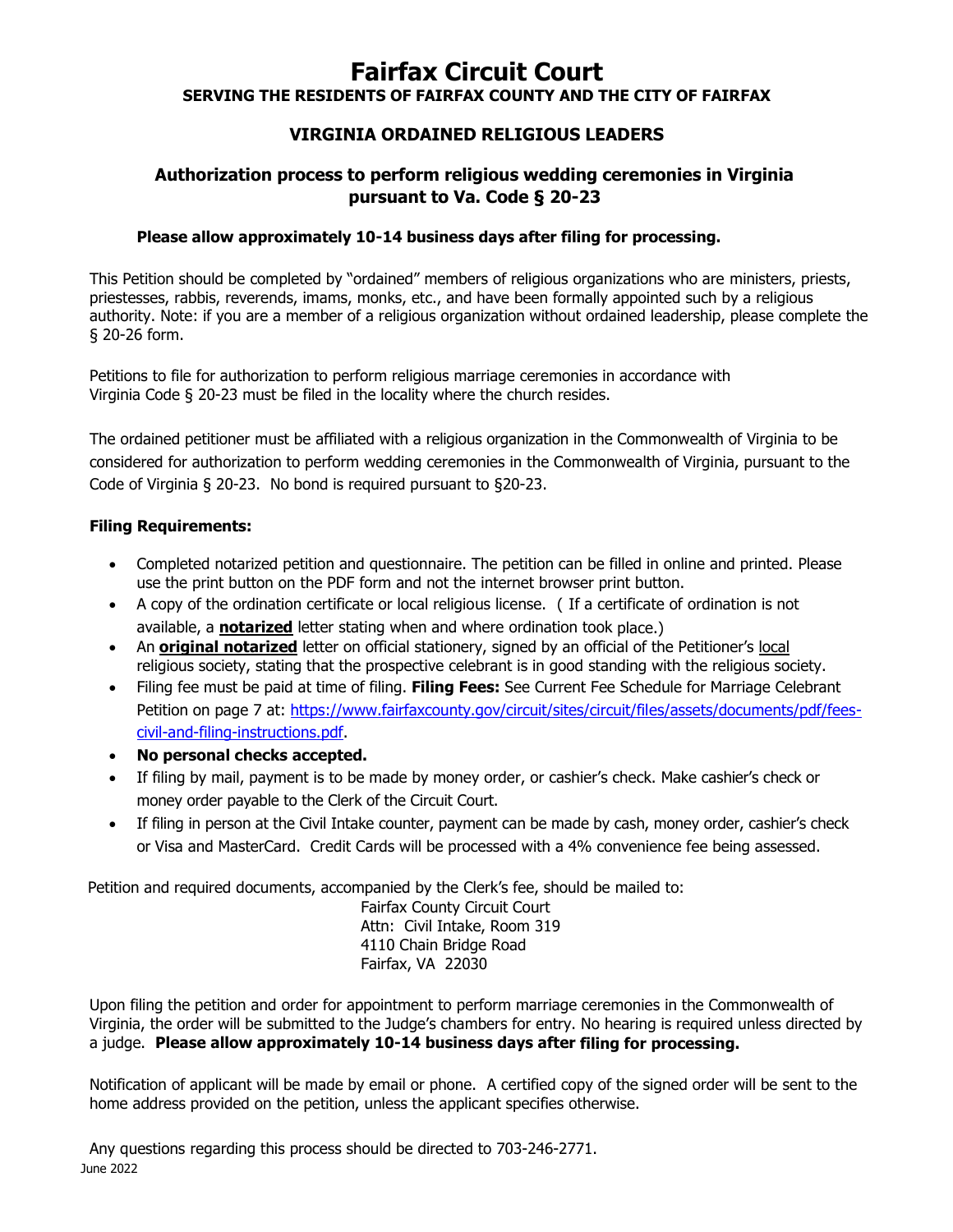# **V I R G I N I A**

### **IN THE CIRCUIT COURT OF FAIRFAX**

| RE: |  |
|-----|--|
|     |  |

**RE:** CM-20 **-**

(Petitioner's Name) (Case number assigned by the court)

#### **PETITION TO PERFORM RELIGIOUS MARRIAGE CEREMONIES PURSUANT TO VA CODE § 20-23**

COMES NOW the petitioner seeking authorization to perform religious marriage ceremonies pursuant to Virginia Code § 20-23.

| Petitioner's religious organization's name:                                                                                                                                          |
|--------------------------------------------------------------------------------------------------------------------------------------------------------------------------------------|
| Petitioner's religious denomination:                                                                                                                                                 |
| Petitioner's religious<br>(Street Number, Street Name)<br>organization address:                                                                                                      |
| (City, State, Zip Code)                                                                                                                                                              |
| Petitioner's religious organization phone number:                                                                                                                                    |
| Petitioner's home address:                                                                                                                                                           |
| (Street Number, Street Name)                                                                                                                                                         |
| (City, State, Zip Code)                                                                                                                                                              |
| Petitioner's home phone number:                                                                                                                                                      |
| Petitioner's email address:                                                                                                                                                          |
| Signature of Petitioner                                                                                                                                                              |
| CITY/COUNTY OF                                                                                                                                                                       |
| I, the undersigned Notary Public in and for the above, do hereby certify that before me appeared<br>______, whose name is signed to the foregoing Petition and acknowledged the same |
|                                                                                                                                                                                      |

Notary Registration Number: My Commission Expires:

Notary Public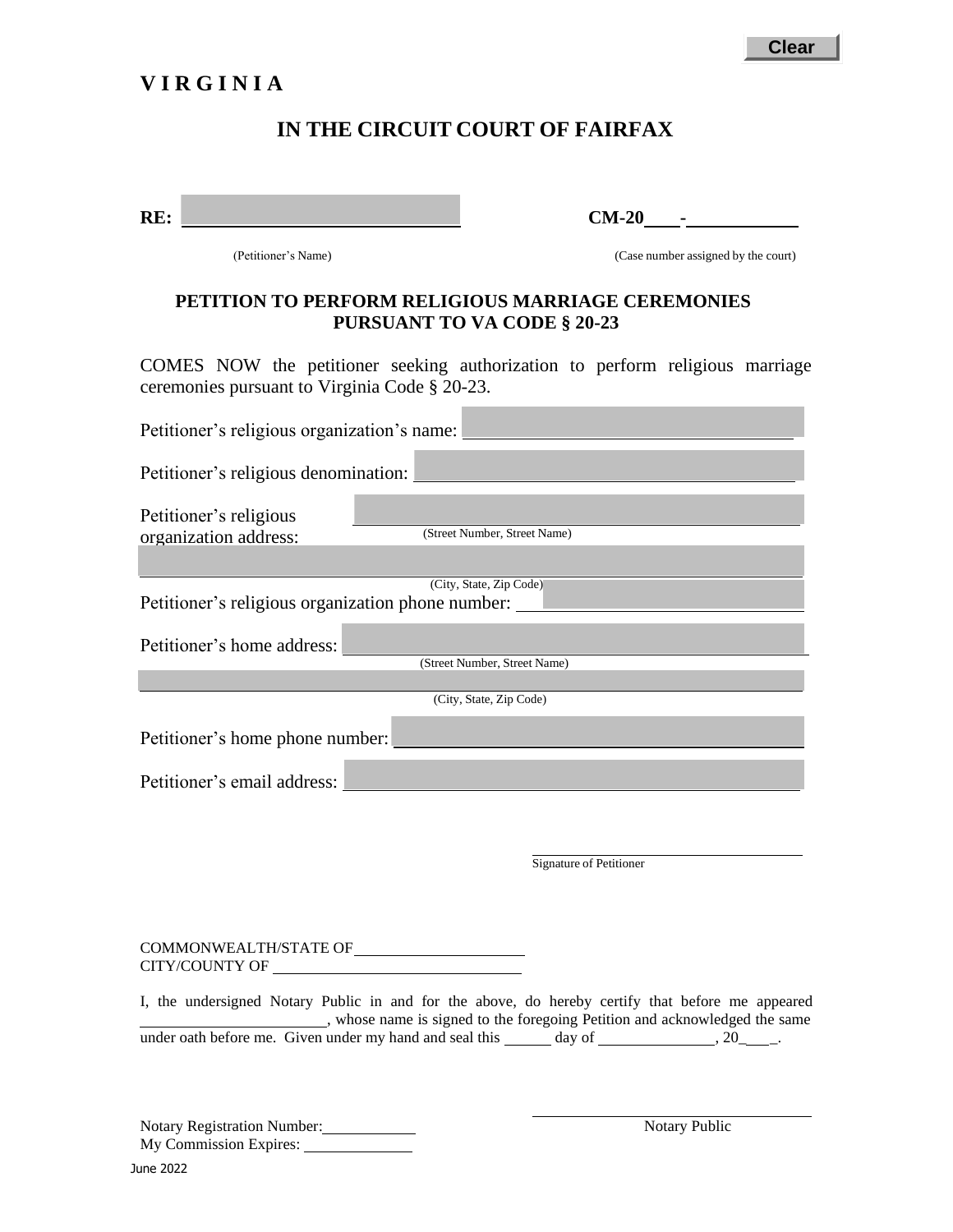## **RELIGIOUS QUALIFICATION QUESTIONNAIRE\***

- **1. a. Are you serving as an ordained leader of your congregation?**
	- **b. How long have you been an ordained leader?**
	- **c. Is your tenure for a definite period? If so, state the length of your term.**
	- **d. How many other ordained leaders are appointed to your church?**
- **2. Describe in detail your credentials for being an ordained religious leader (i.e., schooling, degree, seminars, etc.).**

- **3. Describe the requirements your organization places on becoming an ordained religious leader (i.e. time requirements, schooling, training, etc.).**
- **4. How do your responsibilities differ from those of the members of the congregation?**
- **5. List the privileges and benefits derived from your ordination (i.e. perform Baptisms, authority to preside over services, etc.).**